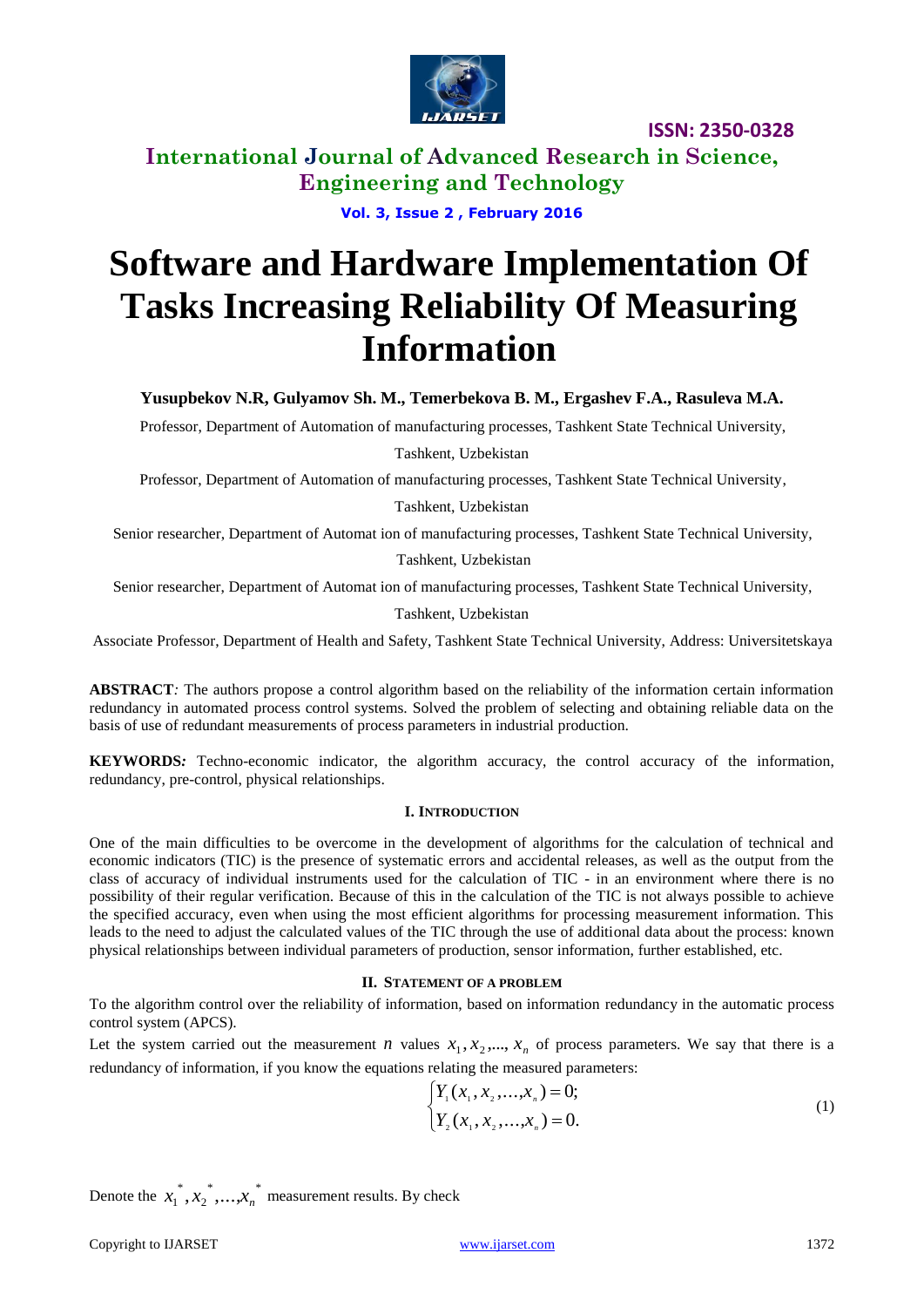

# **ISSN: 2350-0328 International Journal of Advanced Research in Science, Engineering and Technology**

### **Vol. 3, Issue 2 , February 2016**

$$
\alpha \leq x_i^* \leq \beta \tag{2}
$$

for all  $i = 1,2, \ldots, n$ , note the settings that it will not pass. Add to them those parameters, measurements which are currently not produced due to instrumentation problems. This detection process parameters have not been tested (2) and measured at a given time, we refer to the category of preliminary control [1]. Let all these parameters will,  $(n-m)$ moreover  $(n-m) < r$ . We introduce a new notation

$$
Xi = Yk; \quad i, k = 1, 2, \dots, n
$$
\n<sup>(3)</sup>

and establish a line that  $i \rightarrow k$  does not have passed the preliminary control options will receive large numbers:  $k = (m+1),...,n$ . Then by successive elimination of variables  $Y_n, Y_{n-1},..., Y_{m+1}$  system (1) can be converted to the form:

$$
\begin{cases}\nY_n = F_1(y_1, y_2, \dots, y_m, \dots, y_{n-1}); \\
Y_{n-1} = F_2(y_1, y_2, \dots, y_m, \dots, y_{n-2}); \\
\vdots \\
Y_{m+1} = F_{n-m}(y_1, y_2, \dots, y_m).\n\end{cases}
$$
\n
$$
\phi_1(y_1, y_2, \dots, y_m) = 0, \quad \phi_2(y_1, y_2, \dots, y_m) = 0.
$$
\n(5)

#### **III. ANALYSIS OF PREVIOUS STUDIES**

We call the transition from the equations (1) to (4) and (5) the transformation of the constraint equations. Note that this ratio must be done

$$
q = (r - (n - m)) \ge 1,
$$

otherwise the redundancy information is not stored.

Obviously, if it is found  $y_1, y_2, \dots, y_m$  satisfying (5), \* \* 2 \*  $y_1^*, y_2^*, \ldots, y_m^*, (x_i^* = y_k^*)$  $x_i^* = y_k^*$ ) then from (4) other variables that satisfy Equations source can be determined (1 ). Naturally, the relations (4) can not be performed:

$$
\phi_1(y_1^*, y_2^*, \dots, y_m^*) = l_1, \quad \phi_2(y_1^*, y_2^*, \dots, y_m^*) = l_q,
$$
\n(6)

where  $l_1, l_2, ..., l_q$  - residual coupling equations.

for all  $t = 12...n$ , note the votings that it will as  $p_{\text{NS}} = \lambda^2$ . (A)<br>
the minimizarization of the contemporation problems This decision powers parameters, accounted to the context<br>
measured of a given time, we refer to the reliability of the control task is  $v_1, v_2, ..., v_m$  to calculate such amendments to the measurement results, in which the corrected values  $\widetilde{y}_1 = y_1 + v_1$ ;  $\widetilde{y}_2^* = y_2^* + v_2$ \* 2 \*  $\widetilde{y}_2^* = y_2^* + v_2; \dots$ ,  $\widetilde{y}_m = y_m^* + v_m$ ,  $(\widetilde{x}_i \rightarrow \widetilde{y}_k)$  satisfy the conditions (5), and together with those found at (4) the initial values  $y_{m+1},..., y_n$  satisfy all the equations (1). It can be shown that the process of adjustment has to take into account the separation instrumentation at their errors [2]. Block diagram of the considered reliability of the control algorithm in the control system information has the form shown in Figure 1.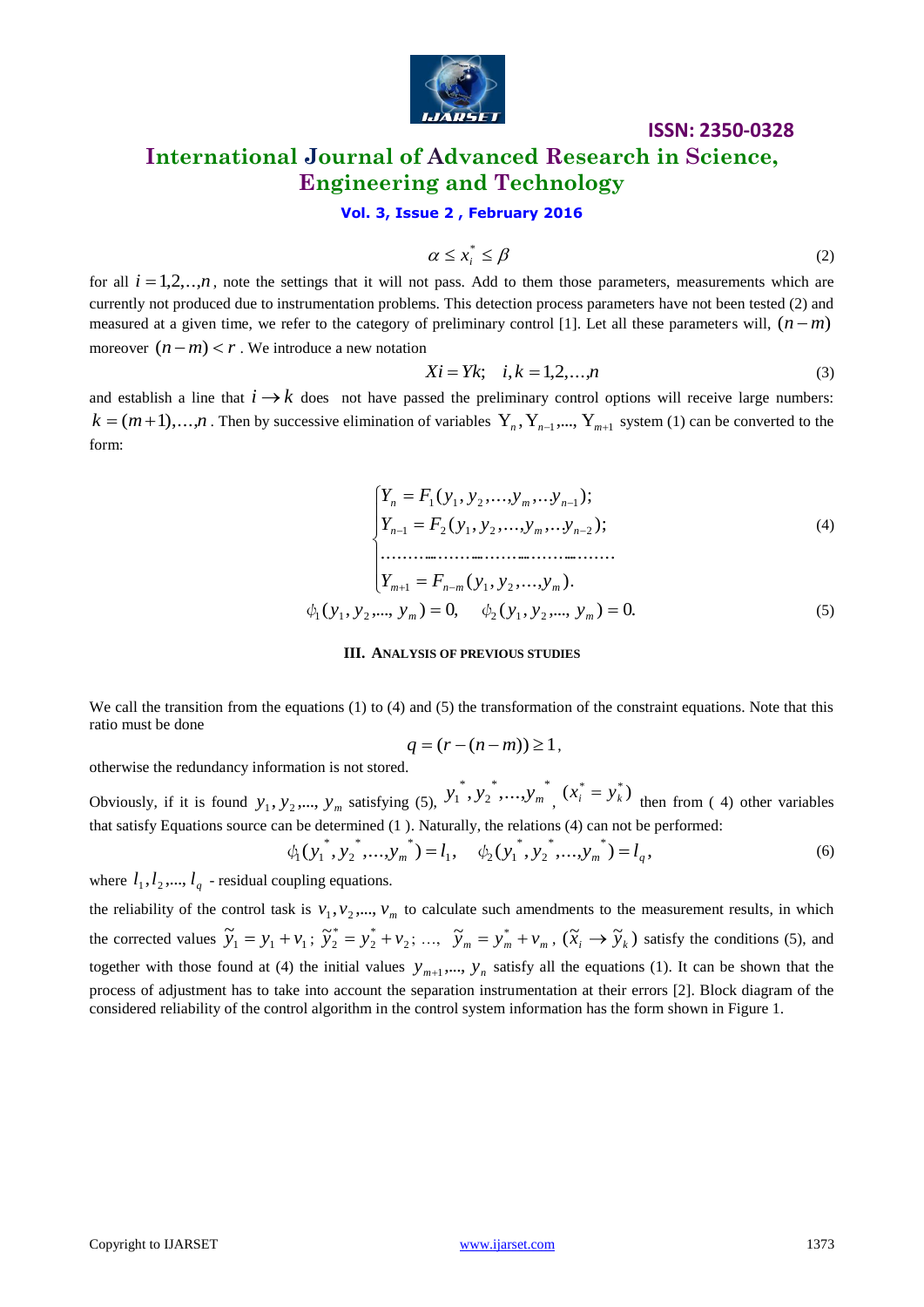

# **International Journal of Advanced Research in Science, Engineering and Technology**

### **Vol. 3, Issue 2 , February 2016**



Fig.1. Block diagram of control accuracy of the information.

### **Objective**

Viewed algorithm consists of two phases: detection of monitored events and the development of appropriate control actions. It controlled events - a measurement errors detected by the control unit prior and unequal to zero discrepancies in the equations (5). Control actions under the control of reliability  $\tilde{x}_i$ ,  $i = 1,2,..,n$ , calculating corrected values that satisfy equations (1) and are therefore quite authentic [3]. Under certain assumptions about the measurement errors are corrected  $\tilde{x}_i$  values and the most reliable.

### **IV. THE RESULTS OF THE RESEARCH**

Refer to the separate units of the algorithm. Work units will be considered on the assumption that the constraint equation (1) are linear. If they are nonlinear, these equations must be subjected to linearization. So, we believe that we have the following constraint equation:

$$
\begin{cases}\nb_{10} + b_{11}x_1 + b_{12}x_2 + \dots + b_{1n}x_n = 0 \\
\dots \\
b_{r0} + b_{r1}x_1 + b_{r2}x_2 + \dots + b_{m}x_n = 0.\n\end{cases}
$$
\n(7)

Enter the matrix  $B_{q,n}$ :

$$
\begin{pmatrix} b_{10} & b_{11} & \dots & b_{1n} \\ \dots & \dots & \dots & \dots \\ b_{r0} & b_{r0} & \dots & b_m \end{pmatrix}
$$

We show how the unit "transform constraint equations" will replace (2), we transform the matrix  $B_{q,n}$  into the matrix *Cr*,*<sup>n</sup>* :

$$
b_{ji} = c_{jk}; \quad j = 1, 2, \dots, r; \quad k = 0, 1, 2, \dots, n \quad i = 0, 1, 2, \dots, n \tag{8}
$$

We exclude  $y_n$  from the  $j$ -th equation:

#### Copyright to IJARSET [www.ijarset.com](http://www.ijarset.com/) 1374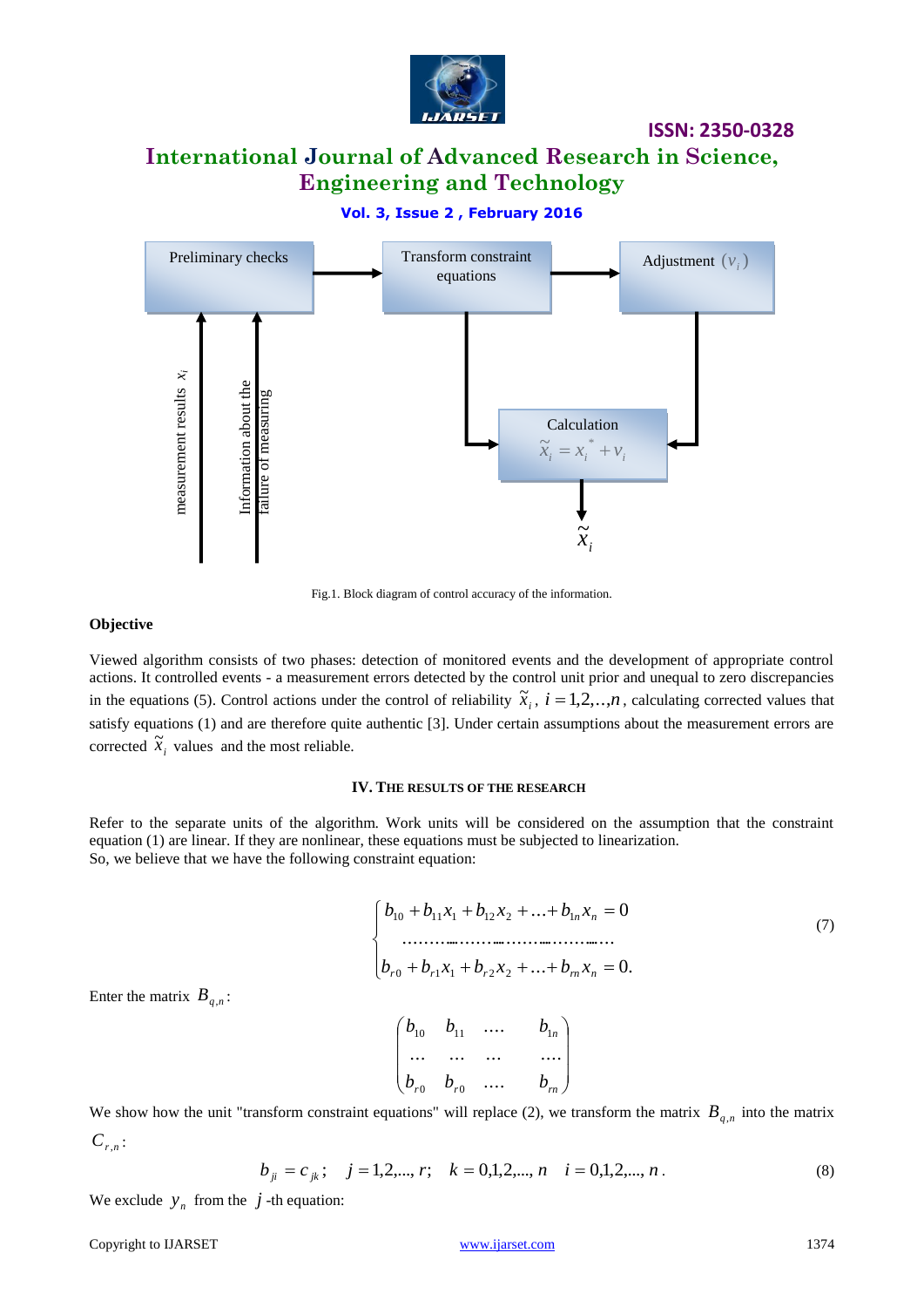

# **International Journal of Advanced Research in Science, Engineering and Technology**

### **Vol. 3, Issue 2 , February 2016**

$$
y_n = -\frac{1}{c_{j_0}} \Big[ c_{j0} + c_{j1} y_1 + c_{j2} y_2 + \dots + c_{j,n-1} y_{n-1} \Big],
$$

it is substituted in the matrix coefficients *Cr*, *n* and obtain  $C_{r-1,n-1}^{(1)}$ .

$$
C_{jk}^{(1)} = C_{jk} - \frac{C_{jk}}{C_{jn}}, \ j = 1, 2, \dots, (r-1); \ k = 0, 1, 2, \dots, (n-1).
$$

Eliminating system with variable  $y_{n-1}$  matrix  $C^{(1)}_{r-1,n-1}$ 

$$
y_{n-1} = -\frac{1}{C_{j,n-1}^{(1)}} \Big[ C_{j0}^{(1)} + C_{j1}^{(1)} y_1 + \ldots + C_{j,n-2}^{(1)} y_{n-2} \Big], \ j = 1, 2, \ldots, r-1,
$$

We arrive at the matrix  $C_{r-1,n-2}^{(2)}$  with elements

$$
C_{jk}^{(2)} = C_{jk}^{(1)} - (C_{jk}^{(1)}/C_{jn-1}^{(1)})
$$

Here:  $j = 1, 2, \ldots, (r-2)$ ,  $k = 0, 1, 2, \ldots, (n-2)$ At all

$$
y_{n-s} = -\frac{1}{C_{j,n-s}^{(3)}} \Big[ C_{j0}^{(s)} + C_{j1}^{(s)} y_1 + \dots + C_{j,n-s-1}^{(s)} y_{n-s-1} \Big],
$$
\n(9)

$$
s = 0, 1, \dots, (n - m - 1), \quad j = 1, 2, \dots, (r - s); \quad C_{jk}^{(s+1)} = C_{jk}^{(3)} - \frac{C_{jk}^{(3)}}{C_{j,k-s}^{(3)}};
$$
\n
$$
(10)
$$

$$
s = 0,1,...,(n-m+1), \quad j = 1,2,...,(r-s-1), \quad k = 0,1,...,(n-s-1).
$$

 $y_x = -\frac{1}{C_{\text{gas}}} [r_{\beta} + c_{\beta} y_{\perp} + c_{\beta} y_{\perp} + \ldots + c_{\alpha+1} y_{\perp}]$ .<br>
Eti solvenimel to the matrix confidence Cr, and chein  $C_{\text{gas}}^{\text{S}}$ .<br>
Copyright to Copyright to IVARSET with the IVARS Copyright to IVARS ( $C_{\text{gas}}^{\text$ After excluding  $y_{m+1}$  obtain a matrix with the elements  $C_{jk}^{(n-m)}$ ;  $j = 1, 2, ..., (r - (n-m))$ ;  $k = 0, 1, ..., m$ , which is present in the form of vectors  $A_0$  and matrices  $A: a_{j0}$ ;  $j=1,2,...,q$ ;  $a_{jk} = C_{ij}$ ;  $j=1,2,...,q$ ;  $k = 1, 2, \ldots, m$  both; Matrix A and vector  $A_0$  define the system of equations (5), when these linear equations. Referring now to the block "Adjustment". In accordance with the method of least squares adjustment is performed as

follows. We believe that the measurement error - additive random variables with zero expectation and variance, driven to a certain  $\delta_0$  weight through *Pi*:

$$
D[y_1^*] = \frac{\delta_0^2}{P_1}; \quad D[y_2^*] = \frac{\delta_0^2}{P_2}; \ \ldots; \ D[y_m^*] = \frac{\delta_0^2}{P_m}.
$$

When assigning weights take into account the difference of measuring instruments for errors. On this distinction, as mentioned above, the second group is based judgments about the reliability of the information.

For a given  $y_1^*, y_2^*, ..., y_n^*$ 2 \*  $y_1^*, y_2^*,..., y_m^*$  need to find those  $\widetilde{y}_1, \widetilde{y}_2,..., \widetilde{y}_m$  in which

$$
Q(\widetilde{y}_1,\ldots,\widetilde{y}_m) = \sum^m P_i v_i^2 = \min , \qquad (11)
$$

$$
\begin{cases} a_{10} + a_{11} \tilde{y}_1 + \dots + a_{1m} \tilde{y}_m = 0; \\ a_{q0} + a_{q1} \tilde{y}_1 + \dots + a_{qm} \tilde{y}_m = 0. \end{cases}
$$
 (12)

By Lagrange method of undetermined multipliers we introduce  $k_1, k_2, ..., k_q$  and consider the function  $m, q$  of the variables: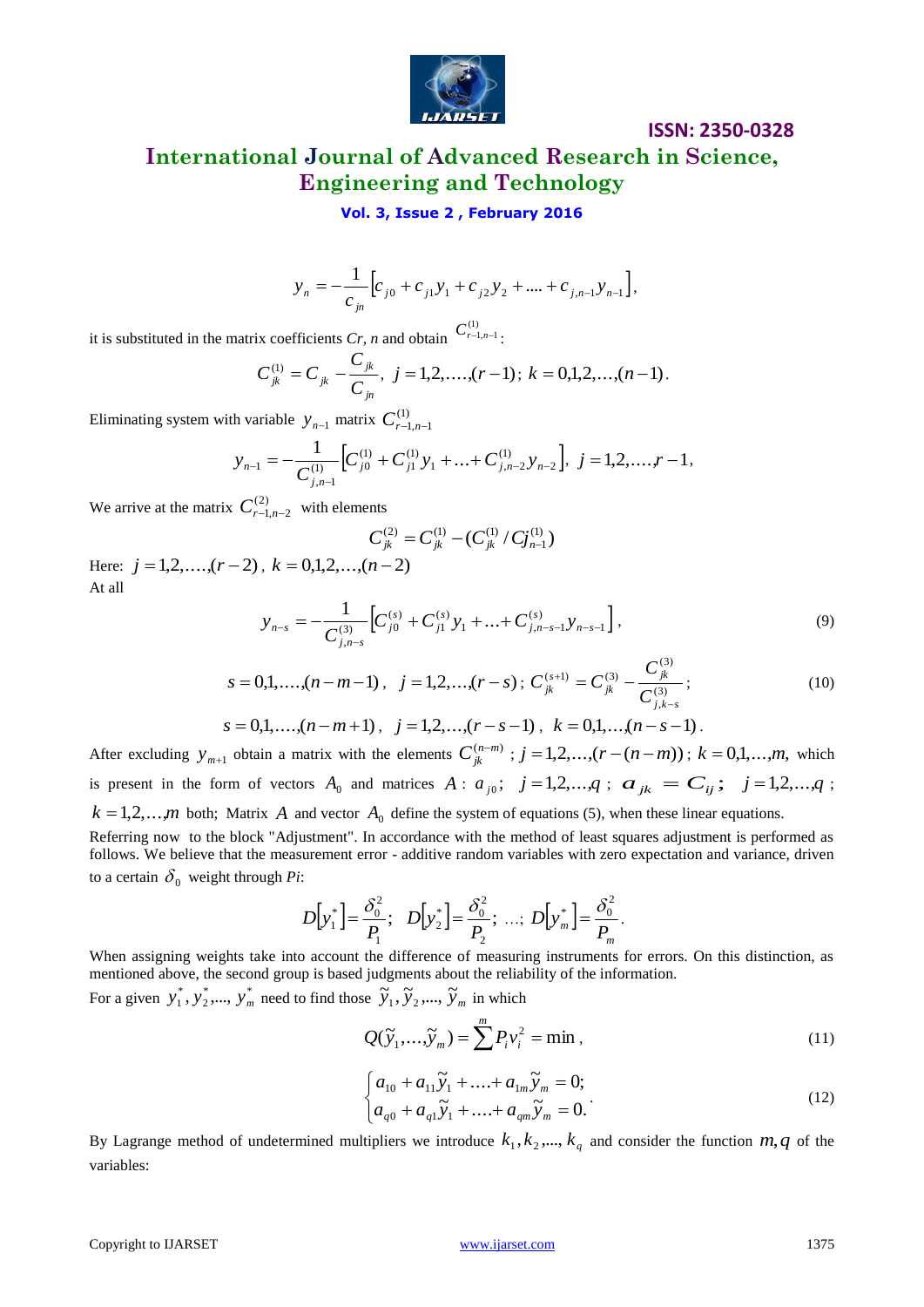

### **International Journal of Advanced Research in Science, Engineering and Technology**

### **Vol. 3, Issue 2 , February 2016**

$$
\phi(\tilde{y}_1, ..., \tilde{y}_m, k_1, ..., k_q) = Q(\tilde{y}_1, ..., \tilde{y}_m) - k_1 \left[ a_{10} + \sum_{i=1}^m a_{ij} \tilde{y}_i \right] - ... - k_q \left[ a_{q0} + \sum_{i=1}^m a_{ij} y_i \right],
$$
 (13)

Necessary conditions for the extremum  $\phi$  give m equations:

$$
\frac{\partial \phi}{\partial \widetilde{y}_1} = \frac{\partial \phi}{\partial \widetilde{y}_2} = \dots = \frac{\partial \phi}{\partial \widetilde{y}_m} = 0.
$$
\n(14)

These equations are added q to equations (12) and search for a solution  $\tilde{y}_1$ ,  $\tilde{y}_2$ ,...,  $\tilde{y}_m$ .

Enter: the matrix parameters  $\tilde{Y}$  and  $Y^*$ , the *V* matrix correction, matrix equations residuals connection of *L*, Lagrange multipliers matrix *K*, as well as the diagonal matrix of weights obtain *R*.

$$
A_0 + A\ddot{Y} - AV = L. \tag{15}
$$

Since according to (12)  $A_0 + A\widetilde{Y} = 0$ ,

$$
AV + L = 0. \tag{16}
$$

We rewrite equation  $(14)$ :

Copyright to IJARSET [www.ijarset.com](http://www.ijarset.com/) 1376 2 ... 0. ~ ........................................................ 2 ... 0 ~ 1 1 1 1 1 1 1 1 *m m qm m n q q Pv k a k a y Pv k a k a y* . (17)

These equations can be written in matrix form as follows, to read:

$$
V = -P^{-1}A^T G^{-1}L.
$$
 (18)

Found a way to V turn a  $\sum P_i v_i^2$  minimum.

Amendment (18) allow us to calculate by (15)  $\tilde{Y}$  and corresponding to  $\tilde{X}$  satisfy the constraint equation and, therefore, are quite reliable. These estimates constitute the essence of "Calculation  $\tilde{x}_i$ " block.

We note some features of the algorithm. Obviously, the information output unit "preliminary control" rarely changes not in every measurement cycle. Therefore, also in each measurement cycle work unit "Transforming communications equations" [4].

Further, if the communication equation really is linear (that, for example, has a place for mass balance equations), the unit operation is simplified "Adjustment". The  $S = -P^{-1}A^T G^{-1}$  matrix should be calculated at that pace, the unit "Conversion coupling equations" works in some. Then quickly every time after receiving the results of measurements  $x^*$  - you need to perform a calculation  $L = A_0 + AY^*$ , multiplication  $V = SL$  and addition  $Y^* + V$ .

Here are some parameters of reliability of the control algorithm developed for process control in industrial production of "Navoiazot". The algorithm includes the control of the process variable 17, 15 based on the equations of connection. Its implementation requires about 2,000 cells of RAM computer.

The problem solved by the selection of reliable data through the use of redundant measurements and flow equations material flow connections with each other.

Given a technological system, in which the measured n threads, and, measurement  $x_i$  - value of each *i*-th stream is made simultaneously  $k_i$  independent methods. The values  $x_i$  bound  $m(m < n)$  independent linear equations of material balance

$$
f_j(x_1, \dots, x_n) = 0.
$$
 (19)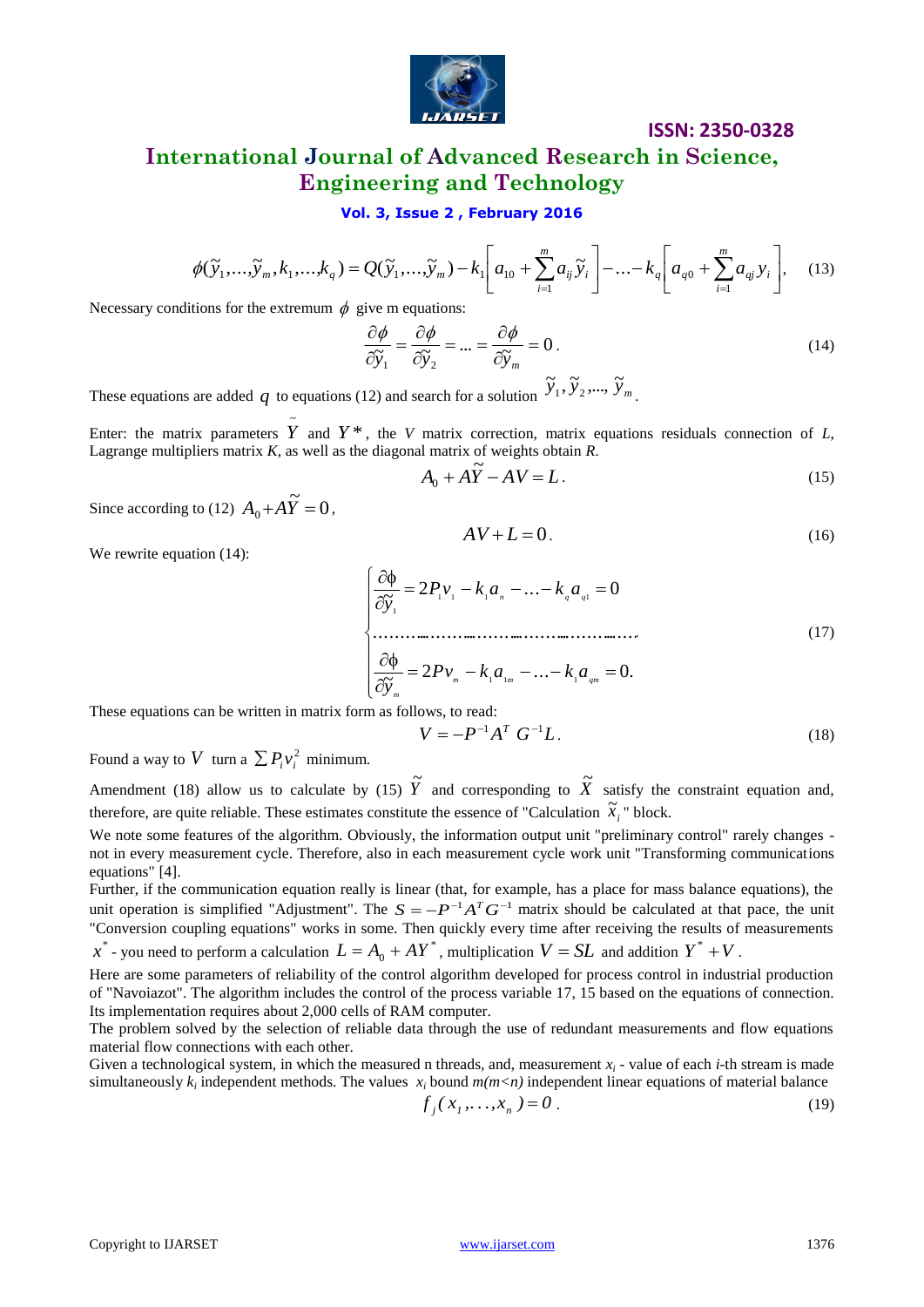

# **ISSN: 2350-0328 International Journal of Advanced Research in Science, Engineering and Technology**

### **Vol. 3, Issue 2 , February 2016**

Taking as  $x_i$  measurement produced  $k_i$  one of the methods can form different  $S(S = \mid k_i)$  $=\prod_{i=1}^{n} k_i$  ) sets of measured values *i 1* =

of flows. Substitution  $f_j$  in each *i*-th set of results (due to random errors that are present in the measurement results  $x_i$ ) to appear in the right-hand sides of equations (19) imbalance  $H_{il}$ . Solution system

$$
f_j = H_{il}, \quad j = 1, ..., m
$$
 (20)

to find the true values  $x_1, x_2, \ldots, x_n$  is impossible since  $m < n$ . Therefore, we agree to consider valid the totality of the measured values of flow, which is the most probable. It can be shown that such aggregate is at least function

$$
I(L) = \min \sum_{j=1}^{m} a_j H_{j1}^2,
$$
  
\n
$$
L \in [1, S]
$$
 (21)

Where  $j$  - weight  $j$  - th imbalance.

What is achieved in a system of automated accounting of the production of complex fertilizers JSC "Ammophos" (Almalyk). Digestible Components of production product (nitrogen, phosphorus and others.) are obtained by the process of mixing flows in a certain ratio. The control system provides several direct or indirect measurement values of these flows. As a result of their use received 6 systems of equations (20). Equations communication flows (19) are defined by the balance of nutrients in the raw material and the product, as well as the conditions for compliance with some of the calculated values of the measured values of flow. Solution of the problem is the selection of input values from the streams of the total of the measured values, substitution into (20) provides that the condition (21). To solve the problem using the initial information on the quantities of raw materials and process flows, the indicators of quality of these flows (concentration, humidity, specific weight, etc.) of the stocks of raw materials and products for shipment. Part of the original information is stored during the day in the magazines business manager, shift supervisors. Part (on the flux) is planned and prepared in the form of daily reports and data. All this background information (about 116 values of 30 parameters) daily flows into the control system of the enterprise, where it is processed. The results of problem solving are issued in the form of a document containing a daily and a cumulative total from the beginning of the month, data about the calculated and measured values of currents.

#### **V. CONCLUSION**

The results of solving the problem of how the data are used daily operational records, as well as to check the accuracy of the self-supporting devices for the detection of systematic errors. Figure 2,3 shows graphs measuring the value of differences between calculated and measured values of the two streams based on the averaging interval. The figure shows that for the detection of bias is sufficient interval of 5-15 days for such flows as ammonia and phosphoric acid. Comparison of calculated and measured Bp Wee values on the key indicator - the development (Figure 3) indicates sufficient for operational accounting accuracy of coincidence and correlation (correlation coefficient 0.967).